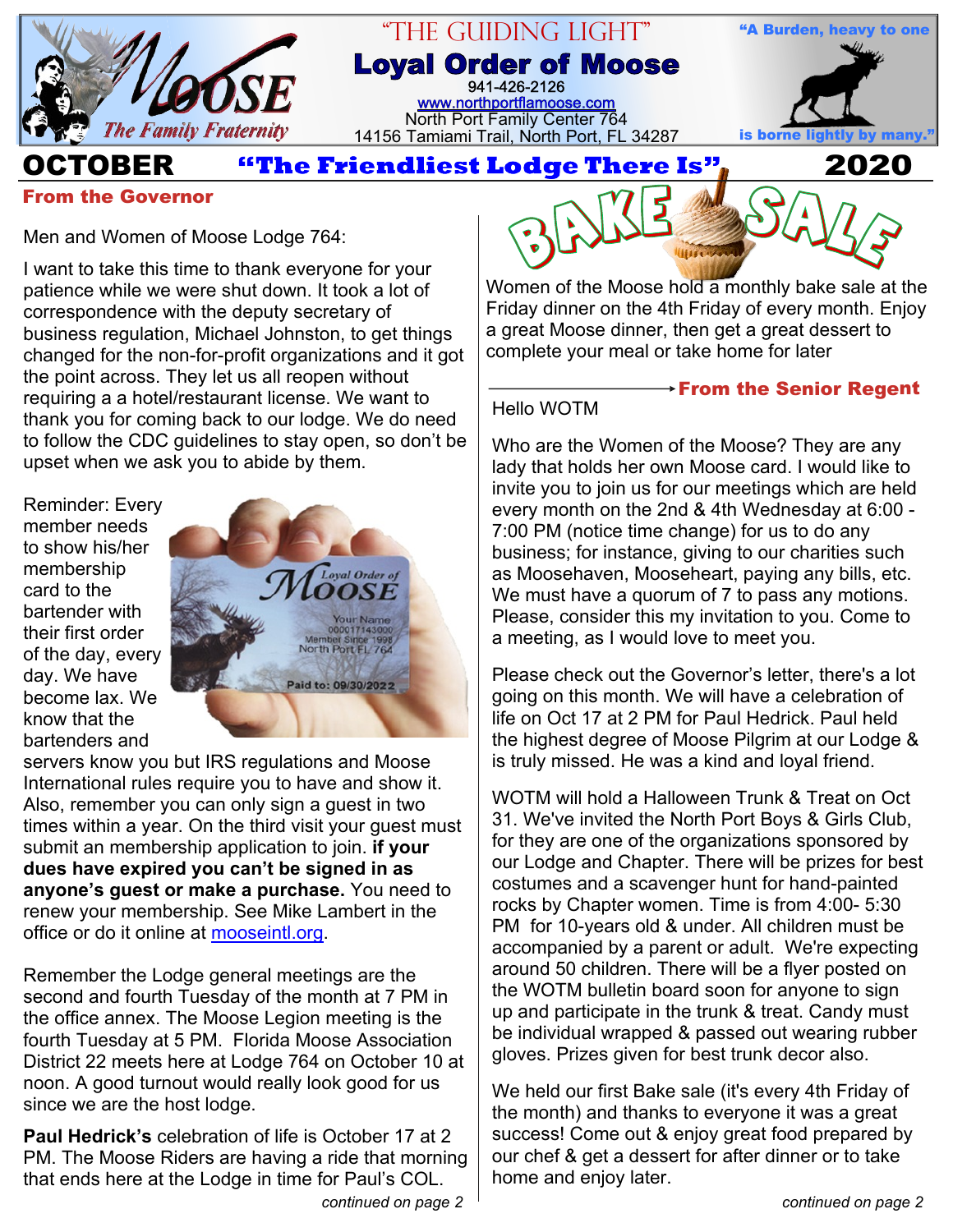#### **OCTOBER** 2020

## **The Guiding Light**

A monthly publication of North Port Moose Lodge #764

Page Number  $\overline{2}$ 

#### **LOOM Meetings Schedule**

Second Tuesday of the Month: **Oct 13, 2020**

Fourth Tuesday of the Month: **Oct 27, 2020** Lodge Meetings begin 7:00 PM

Governor: Ed Mell Jr Governor: Rick Novack Prelate: Tom Creighton Treasurer: Terry Frein Jr. Past Governor: Terry Seal Trustee: Don Caron Trustee: Jim Godshall Trustee: Paul Stevens Administrator: Mike Lambert **LODGE & CHAPTER OFFICERS 2020 - 2021**



**FMA District 22 Oct 10 @ 12 noon North Port 764**

#### **GOVERNOR**, continued from page 1

The Cash Party originally scheduled in March will be held November 7 at 5 PM. Tickets are \$25 and there are tickets still available. If you already bought one for March it is still good. If you can't find it don't worry, we have your number. Please check out the monthly calendar and posters at the Lodge for upcoming events.

Fraternally yours, Edward J. Mell, Governor



**Senior Regent, continued from page 1** 

I want to congratulate Jr Past Governor **Terry Seal** being recognized as the Moose Man of the Year. He is always doing something to help better our Lodge.

Ladies, in closing, I again hope you will join us on the 2nd and 4th Wednesday of every month. Together as one, we will help our Lodge grow stronger.

Thank- you for taking time to read this. May you stay safe & God Bless.

Cordially & Fraternally, Ann Mell, Sr. Regent







 Sr Regent: Ann Mel Jr Regent: Charlene Gannon Jr Graduate Regent: Brenda Seal Sec/Treas: Teresa Sekscinski

Recorder: Becky Brooke

Women of the Moose Chapter 1892 meet on the second and forth Wednesday of every month at 6:00 PM in the annex. **The Board of Officers meet on the 2nd Tuesday at 5:30 PM**: All women in the the North Port Moose are invited to join our Chapter.



New Day, Same Time

1 - 3 PM

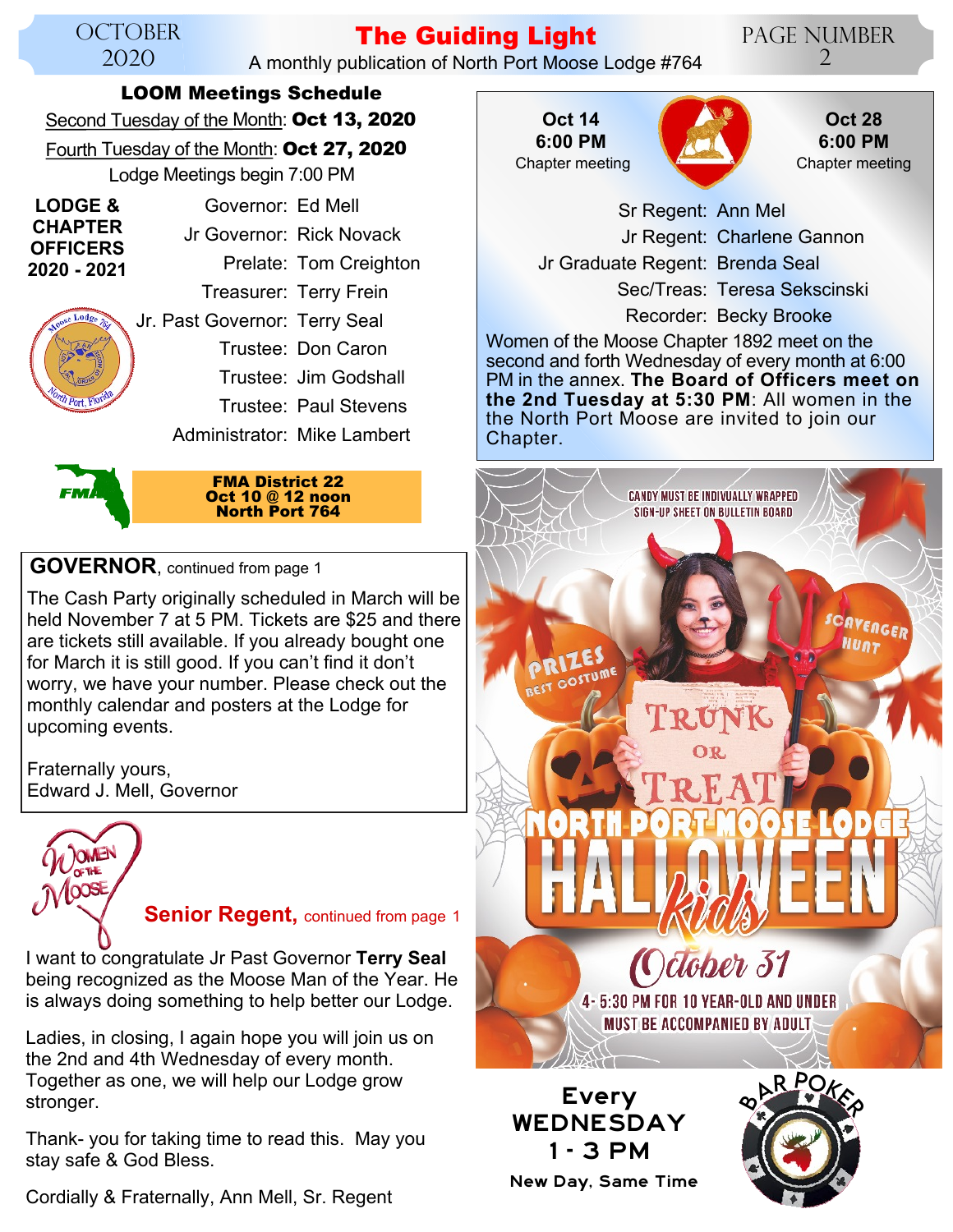# **The Guiding Light**

A monthly publication of North Port Moose Lodge #764

#### Page Number 3

# SEAFOOD DINNER BSTER CALLOP MUSIC BY MICHAEL STARR OCTOBER 10



Includes dinner, 2 draft beers, pretzels & chips; chance for \$1500.00 Cash Drawing. Only 174 tickets will be sold; Ticket #175 will be chanced of during event for a guaranteed seat on stage for last 10 numbers drawn.

50/50, Bingos, Pull Tabs available during event. Benefit: Lodge Building Improvement Fund





#### **From the Administrator**

Welcome to the lodge. We are fully open with no restrictions! Nice to see some of our northern members coming back early and settling in. Don't forget to check out our new hours

and menu. October is going to be a busy month for everyone at the lodge and we have music every Saturday of the month and, of course, Karaoke on Friday. October 3 is Classix in Concert, and we are having our delicious BBQ ribs as a dinner special. On October 10, Michael Starr is playing and will have a super seafood platter including lobster and scallops for \$20. Don't miss this! Saturday, October 17 is the celebration of life for our friend and pilgrim Paul Hedrick at 2 PM. Let's all come and honor him and be there for the family.

New member orientation will be held on Wednesday, October 21 at 6:30 PM. Please come and see what the Moose Fraternity is about—even if you have been a member for a long time. Learn how many people we help with our fundraising and having our members renew their dues. Then, on October 24 , the Moose Legion has a fundraiser with music by Chuckie plus 50/50 games and our regular dinner menu. Halloween! It's this month and on October 31 we have music by Eric Phelps and a Halloween costume contest at 6:30. We're also having a Trunk or Treat for 10 year-olds and under from 4-5:30 PM.

Always check out our Facebook page, website, and fliers on the bulletin boards or download our app on your phone for points and more information about what's going on at your North Port Moose Lodge. Ask an officer, myself or a bartender if you need help downloading it on your phone! November looks busy as well (I won't give too much away) but November 7 is our cash party at 5 PM. Many of you bought tickets but it was rescheduled due to Corona. Those tickets are still good. Tickets include dinner and two beers! Officers have tickets for sale so come enjoy the fun and have a chance to win some \$\$\$.

We are always looking for volunteers so please see me if you have time to help our lodge; or attend a meeting if you have any ideas. Thanks to the volunteers we already have! We appreciate you and the great job you do. Let's hope it cools off a little and we are still in the rainy season so keep your feet dry.

Fraternally, Mike Lambert

Activities shown or offered in this newsletter are for the exclusive use of members of the Loyal Order of Moose and their Qualified Guests.